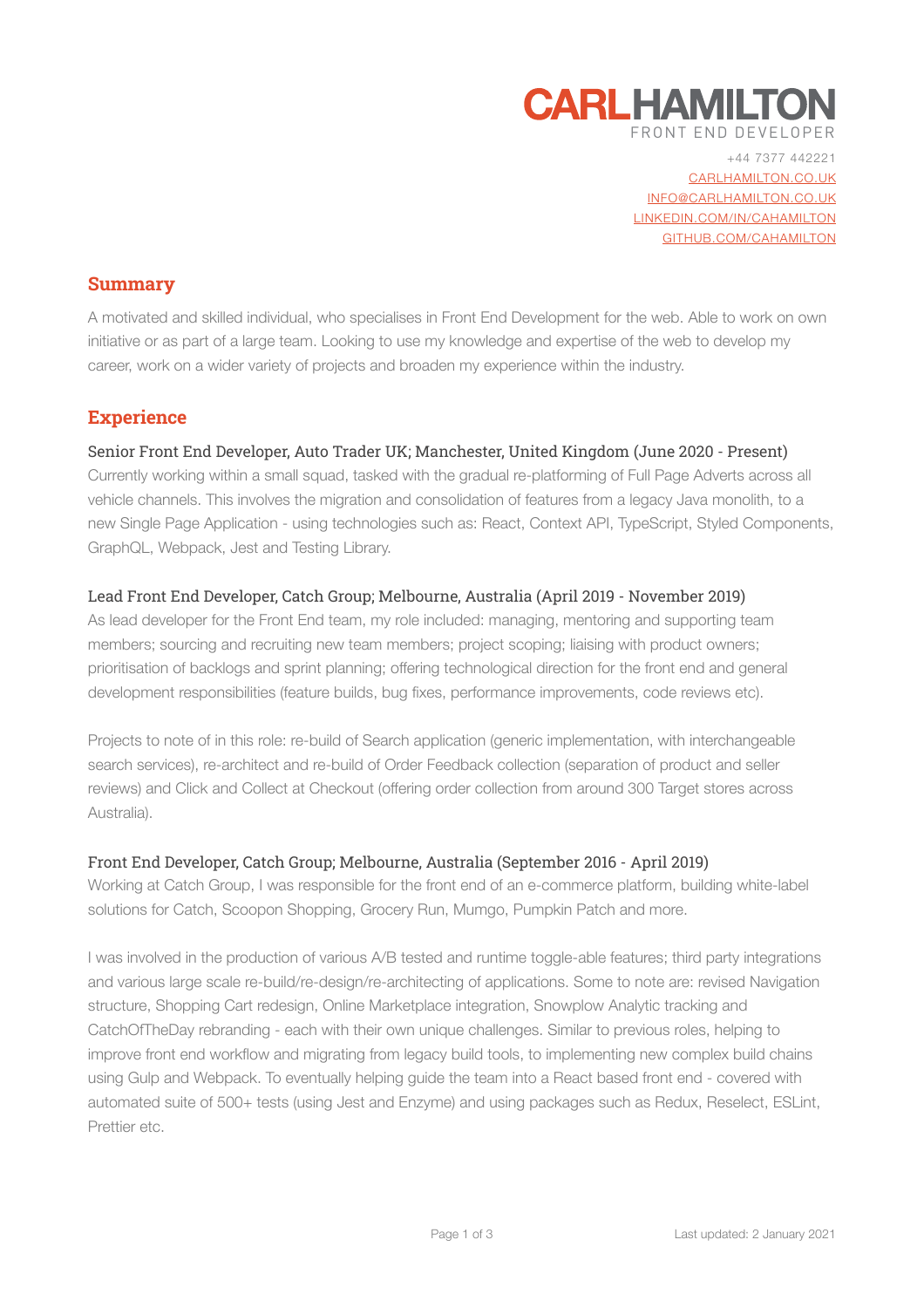## Front End Developer, The Hut Group; Northwich, United Kingdom (August 2013 - July 2015)

While at The Hut Group, I was responsible for working on the front end of a bespoke e-commerce platform globally attracting more than 300 million online shoppers a year. Notable sites include: MyProtein, Zavvi, LookFantastic, Nintendo Official UK Store, Elizabeth Arden and more.

In my time there, I built and worked on a number of white-label and multilingual e-commerce sites (French, Italian, German, Spanish, Finnish, Greek etc), introduced an improved development workflow for the front end team (using build automation tools such as Grunt, Gulp and their associated packages), worked within a small team to implement an automated end-to-end cross-browser regression testing solution (using WebDriverIO) and liaised closely with Technical Leads to greatly improve overall front end build time and quality.

#### Web Designer, The Realbuzz Group; Chester, United Kingdom (November 2010 - August 2013)

During my time at The Realbuzz Group, I was responsible for working alongside partners such as the Virgin London Marathon, BMW Berlin Marathon, adidas Silverstone Half Marathon, City2Surf and many more. Whilst here, I also designed and built online media for well known charities such as Oxfam, Unicef, Cancer Research UK and worked front end on various in-house niche social networking projects.

#### Head Designer, Creative Flavour; Preston, United Kingdom (September 2008 - June 2009)

Working within a small registered company, as part of the Young Enterprise business scheme at university, our main focus was to produce and sell small websites, print media, graphic design and other related services. My role within the company was to design and build small websites, produce varying forms of print media and oversee a small group designers to ensure the highest quality of work was being produced for clients.

## **Skills**

- HTML, NodeJS, EJS, Pug, Twig, JSP
- JavaScript, TypeScript, React, Context API, Redux, Reselect, jQuery, Handlebars, Mustache
- CSS, Sass, PostCSS, Styled Components, CSS Modules, BEM, OOCSS
- Build Automation Webpack, Gulp, Grunt
- Test Driven Development Jest, Testing Library, Enzyme, Karma, Jasmine, Mocha, Chai, Tape, **WebdriverIO**
- Cross-browser and device testing
- Version control systems Git, SVN
- Responsive frameworks Foundation, Bootstrap
- A/B and Multivariate testing
- Agile Software Development Scrum, Kanban
- Continuous Integration CircleCI, Travis CI, Jenkins, Github Actions
- Design Tools Photoshop, Illustrator, Sketch
- IDE and Text Editors VSCode, PHPStorm, IntelliJ, Sublime Text

## **Education**

University of Central Lancashire; Preston, Lancashire, UK (September 2006 - May 2009) BSc Honours Media Production and Technology (2:1)

Runcorn Sixth Form College; Runcorn, Cheshire, UK (September 2004 - July 2006) A2 Media Studies (B), A2 Film Studies (B), A2 Computing (C), AS Music Technology (C)

# Frodsham Science and Technology College; Frodsham, Cheshire, UK (September 1999 - July 2004)

10 GCSE's including: IT (BB), English (BB), Maths (C), Science (CC)